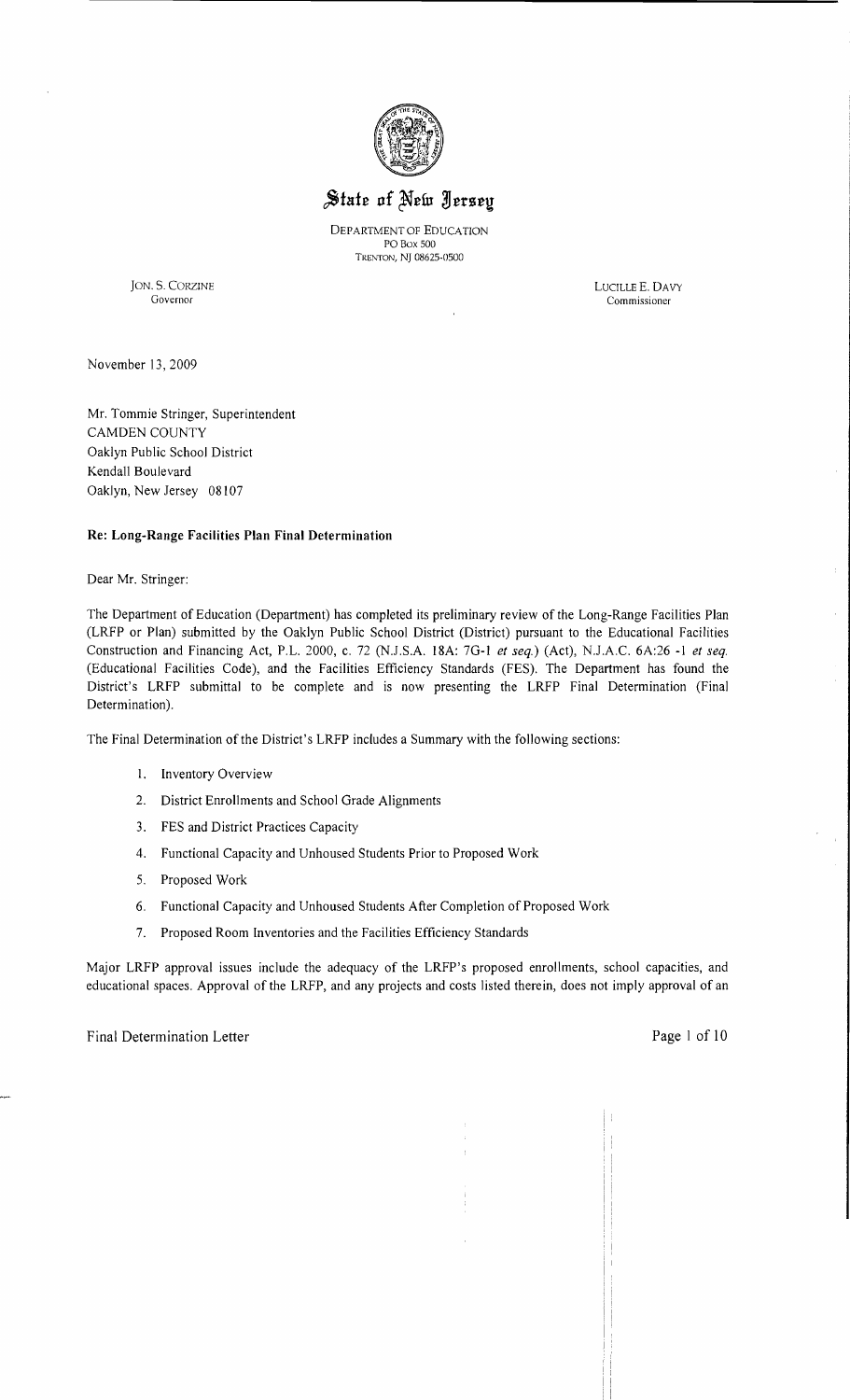individual school facilities project or its corresponding costs and eligibility for State support under the Act. Similarly, approval of the LRFP does not imply approval of portions of the Plan that are inconsistent with the Department's FES and proposed building demolition or replacement. Determination of preliminary eligible costs and final eligible costs will be made at the time of the approval of a particular school facilities project pursuant to N.J.S.A. 18A:7G-5. The District must submit a feasibility study as part of the school facilities project approval process, pursuant to N.J .SA 18A:7G-7b, to support proposed building demolition or replacement. The feasibility study should demonstrate that a building might pose a risk to the safety of the occupants after rehabilitation or that rehabilitation is not cost-effective.

Following the approval of the LRFP, the District may submit an amendment to the approved LRFP for Department review. Unless and until an amendment to the LRFP is submitted to and approved by the Commissioner of the Department pursuant to N.J.S.A. 18A:7G-4(c), the approved LRFP shall remain in effect. The District may proceed with the implementation of school facilities projects that are consistent with the approved LRFP whether or not the school facilities project contains square footage that may be ineligible for State support.

We trust that this document will adequately explain the Final Determination and allow the District to move forward with the initiation of projects within its LRFP. Please contact Jeanne R. Dunn at the Office of School Facilities at (609) 341-3097 with any questions or concerns that you may have.

Sincerely,

Lucille Eday

Lucille E. Davy Commissioner

Enclosure

c: John Hart, Chief of Staff

Ms. Peggy Nicolosi, Camden County, Executive County Superintendent Bernard E. Piaia, Director, School Facilities, Office of the Chief of Staff Susan Kutner, Director, Policy and Planning, School Facilities, Office of the Chief of Staff Jeanne R. Dunn, County Manager, School Facilities, Office of the Chief of Staff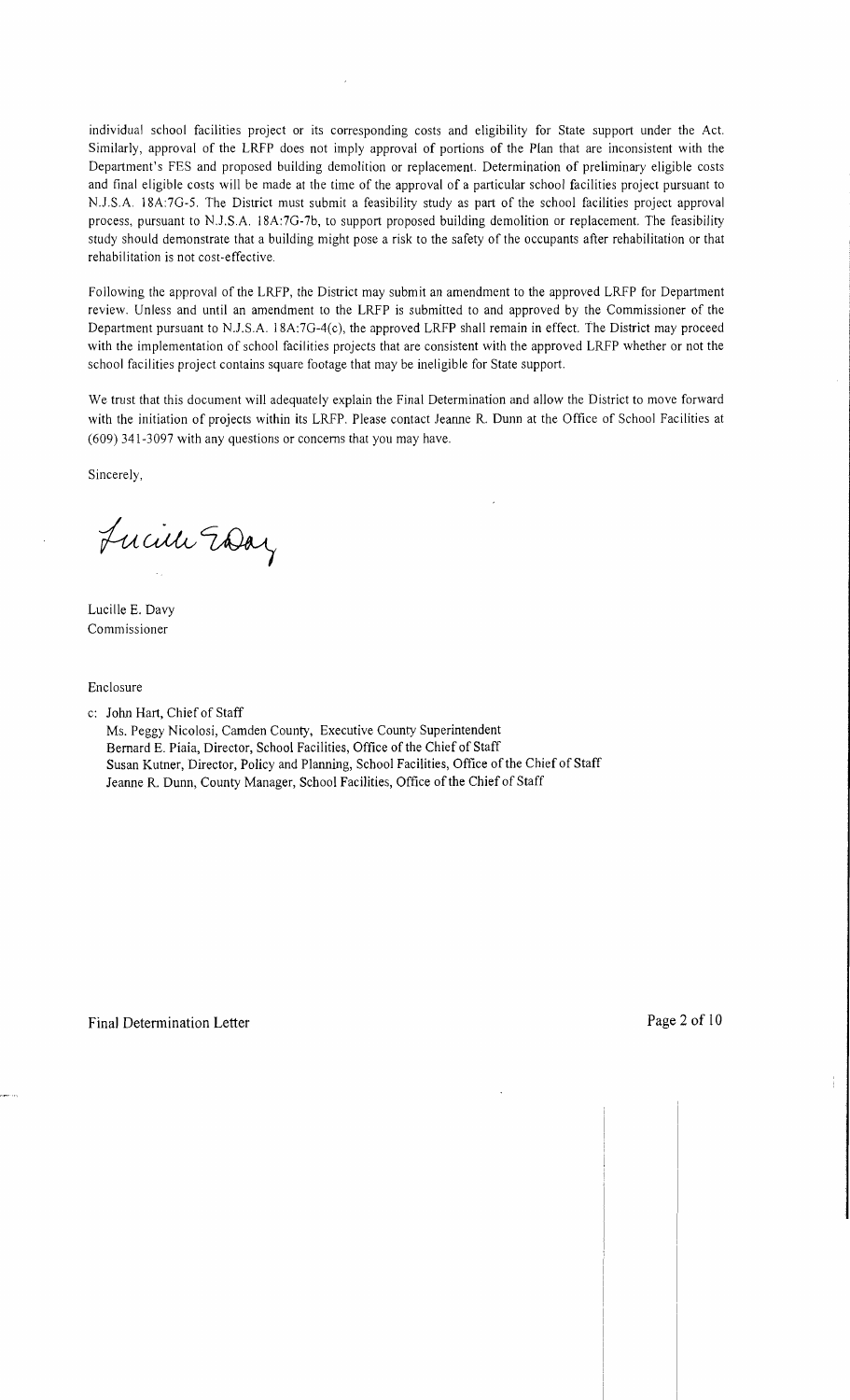## LONG-RANGE FACILITIES PLAN

# **Final Determination Summary**

## Oaklyn Public School District

The Department of Education (Department) has completed its review of the Long-Range Facilities Plan (LRFP or Plan) submitted by the Oaklyn Public School District (District) pursuant to the Educational Facilities Construction and Financing Act, P.L. 2000, *c.*72 (N.J.S.A. 18A:7G-1 *et seq.*) (Act), N.J.A.C. 6A:26-1 et seq. (Educational Facilities Code), and the Facilities Efficiency Standards (FES).

This is the Department's Final Determination Summary (Summary) of the LRFP. The Summary is based on the standards set forth in the Act, the Educational Facilities Code, the FES, District entered data in the LRFP and Project Application and Tracking System (LRFP website), and District supplied supporting documentation. The Summary consists of seven sections. The referenced reports in *italic* text are standard LRFP reports available on the Department's LRFP website.

### 1. Inventory Overview

The District provides services for students in grades K - 9. The predominant existing school grade configuration is K - 6,  $7 - 9$ . The predominant proposed school grade configuration is K - 9. The District is classified as an "Under 55" district for funding purposes.

The District identified existing and proposed schools, sites, buildings, playgrounds, playfields, and parking lots in its LRFP. The total number of existing and proposed district-owned or leased schools, sites, and buildings are listed in Table 1. A detailed description of each asset can be found in the LRFP website report titled *"Site Asset Inventory Report. "* 

|                                                      | <b>Existing</b> | Proposed |
|------------------------------------------------------|-----------------|----------|
| Sites:                                               |                 |          |
| Total Number of Sites                                |                 |          |
| Number of Sites with no Buildings                    |                 |          |
| Number of Sites with no Instructional Buildings      |                 |          |
| <b>Schools and Buildings:</b>                        |                 |          |
| Total Number of Schools                              |                 |          |
| Total Number of Instructional Buildings              |                 |          |
| Total Number of Administrative and Utility Buildings |                 |          |
| Total Number of Athletic Facilities                  |                 |          |
| Total Number of Parking Facilities                   |                 |          |
| Total Number of Temporary Facilities                 |                 |          |

#### Table 1: Inventory Summary

As directed by the Department, incomplete school facilities projects that have project approval from the Department are represented as "existing" in the Plan. District schools with incomplete approved projects that include new construction or the reconfiguration of existing program space are as follows: (None).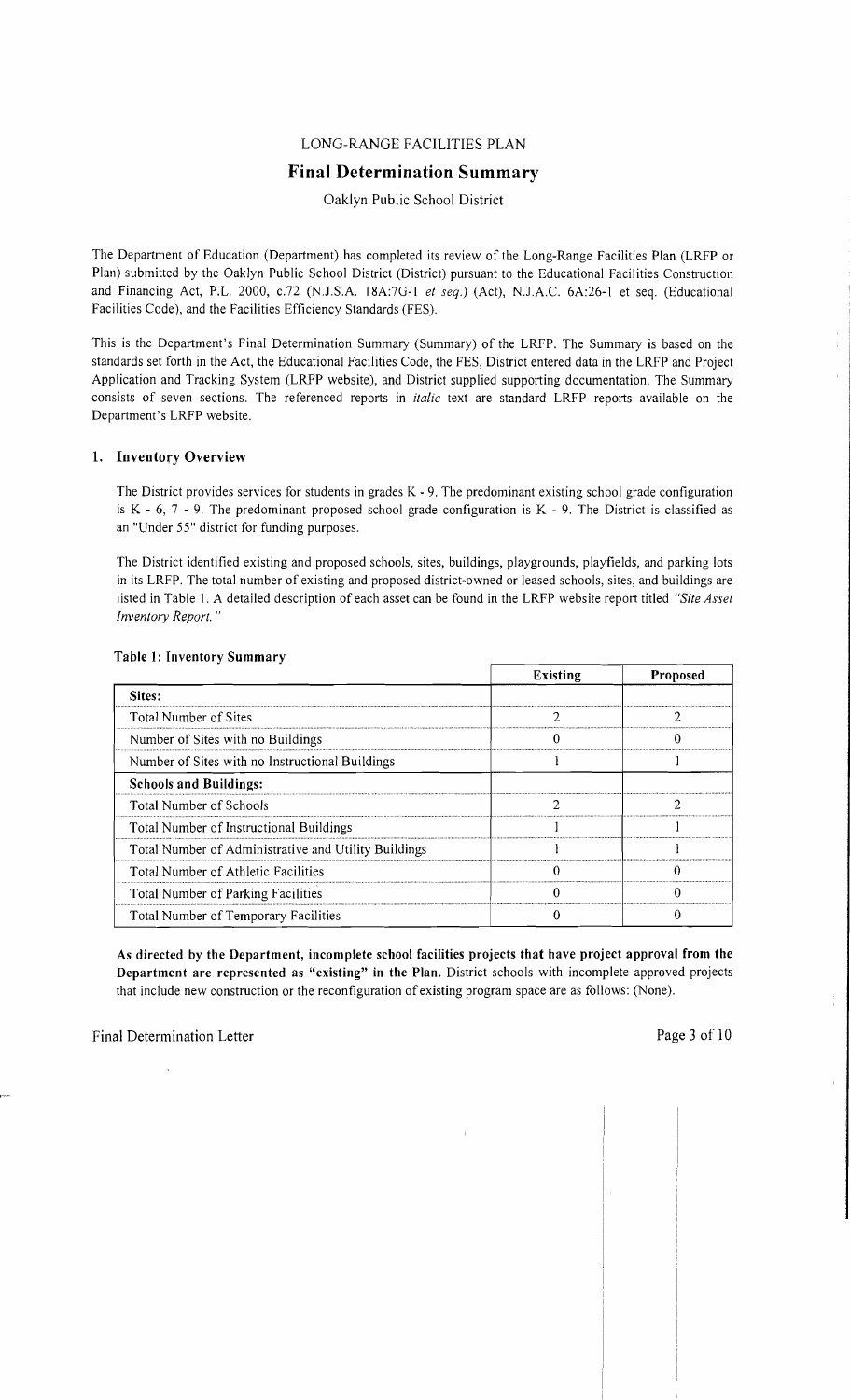Major conclusions are as follows:

- The District is proposing to maintain the existing number of District-owned or leased sites.
- The District is proposing to maintain the existing number of District-owned or operated schools.
- The District is proposing to maintain the existing number of District-owned or leased instructional buildings. The District is proposing to maintain the existing number of District-owned or leased noninstructional buildings.

FINDINGS The Department has determined that the proposed inventory is adequate for review of the District's LRFP. However, the LRFP determination does not imply approval of an individual school facilities project listed within the LRFP. The District must submit individual project applications for project approval. If building demolition or replacement is proposed, the District must submit a feasibility study, pursuant to NJ.S.A. l8A:7G-7b, as part of the application for the specific school facilities project.

### 2. District Enrollments and School Grade Alignments

The District determined the number of students, or "proposed enrollments," to be accommodated in the LRFP on a district-wide basis and in each school. The District's existing and proposed enrollments and the cohortsurvival projection provided by the Department on the LRFP website are listed in Table 2. Detailed information can be found in the LRFP website report titled *"Enrollment Projection Detail.* " Existing and proposed school enrollments and grade alignments can be found in the report titled *"Enrollment and School Grade Alignment. "* 

|                             | <b>Actual Enrollments</b><br>2007-2008 | <b>District Proposed</b><br><b>Enrollments</b> | <b>Department's LRFP</b><br><b>Website Projection</b> |  |
|-----------------------------|----------------------------------------|------------------------------------------------|-------------------------------------------------------|--|
| Grades K-12:                |                                        |                                                |                                                       |  |
| Grades K-5, including SCSE  | 257                                    | 286                                            | 279                                                   |  |
| Grades 6-8, including SCSE  | -50                                    | 156                                            | 151                                                   |  |
| Grades 9-12, including SCSE | 37                                     | 36                                             | 36                                                    |  |
| Totals K-12                 | 444                                    |                                                | 466                                                   |  |
| Pre-Kindergarten:           |                                        |                                                |                                                       |  |
| Pre-Kindergarten, Age 3     |                                        |                                                |                                                       |  |
| Pre-Kindergarten, Age 4     |                                        |                                                |                                                       |  |
| Pre-Kindergarten, SCSE      |                                        |                                                |                                                       |  |

#### Table 2: Enrollment Comparison

*"SCSE"* = *Self-Contained Special Education* 

Major conclusions are as follows:

- The District did not elect to use the Department's LRFP website projection. Supporting documentation  $\blacksquare$ was submitted to the Department as required to justify the proposed enrollments.
- The District is planning for declining enrollments.
- The District is not an ECPA (Early Childhood Program Aid) District.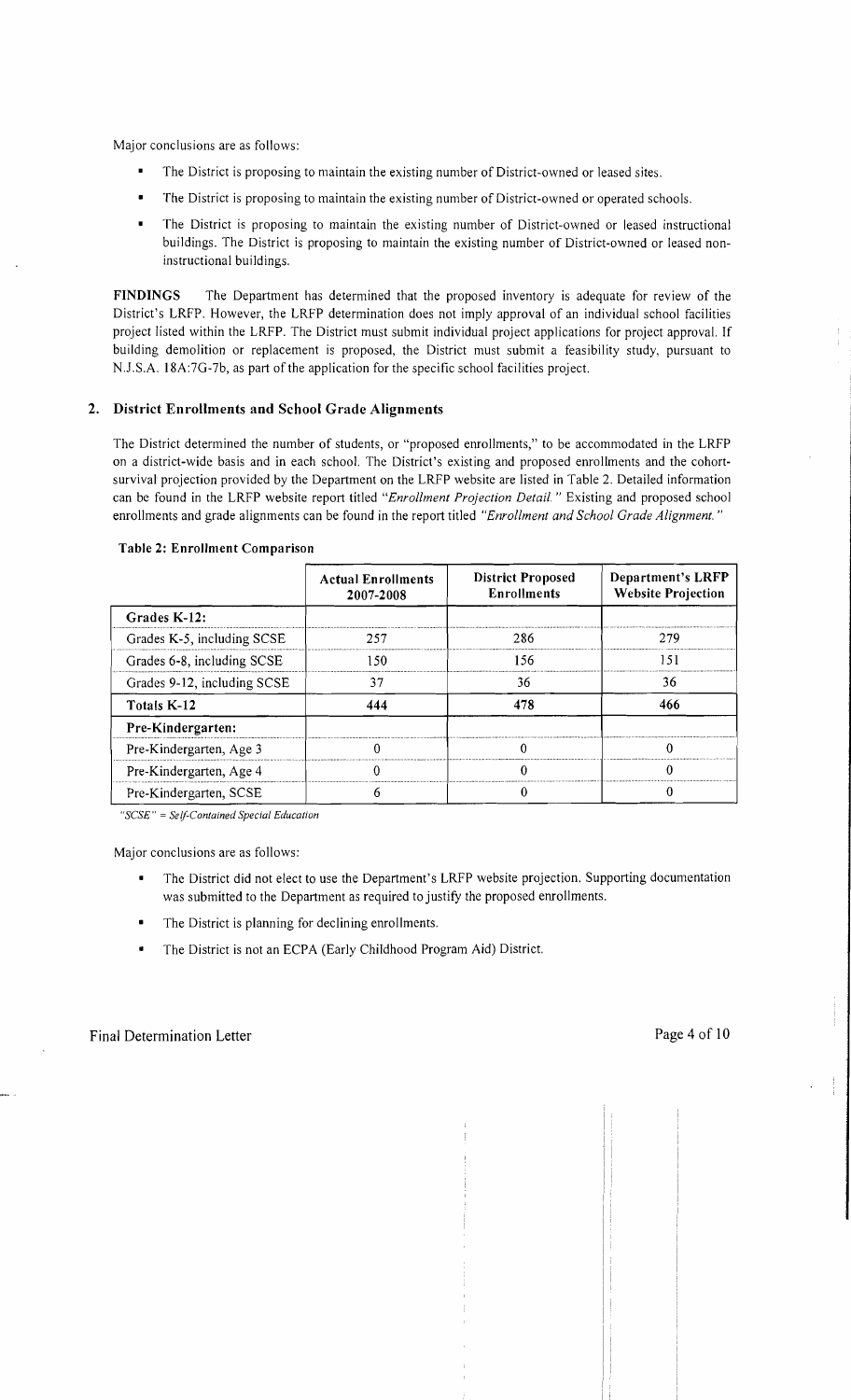FINDINGS The Department has determined that the District's proposed enrollments are supportable for review of the District's LRFP. The Department will require a current enrollment projection at the time an application for a school facilities project is submitted incorporating the District's most recent Fall Enrollment Report in order to verify that the LRFP's planned capacity is appropriate for the updated enrollments.

## 3. FES and District Practices Capacity

The proposed room inventories for each school were analyzed to determine whether the LRFP provides adequate capacity for the proposed enrollments. Two capacity calculation methods, called *"FES Capacity"* and *"District Practices Capacity,* " were used to assess existing and proposed school capacity in accordance with the FES and District program delivery practices. A third capacity calculation, called *"Functional Capacity, "*  determines Unhoused Students and potential State support for school facilities projects. Functional Capacity is analyzed in Section 5 of this Summary.

- *FES Capacity* only assigns capacity to pre-kindergarten *(if district-owned or operated),* kindergarten, general, and self-contained special education classrooms. No other room types are considered to be capacity-generating. Class size is based on the FES and is prorated for classrooms that are sized smaller than FES classrooms. FES Capacity is most accurate for elementary schools, or schools with non-departmentalized programs, in which instruction is "homeroom" based. This capacity calculation may also be accurate for middle schools depending upon the program structure. However, this method usually significantly understates available high school capacity since specialized spaces that are typically provided in lieu of general classrooms are not included in the capacity calculations.
- *District Practices Capacity* allows the District to include specialized room types in the capacity calculations and adjust class size to reflect actual practices. This calculation is used to review capacity and enrollment coordination in middle and high schools.

A capacity utilization factor in accordance with the FES is included in both capacity calculations. A 90% capacity utilization rate is applied to classrooms serving grades K-8. An 85% capacity utilization rate is applied to classrooms serving grades 9-12. No capacity utilization factor is applied to preschool classrooms.

Table 3 provides a summary of existing and proposed district-wide capacities. Detailed information can be found in the LRFP website report titled *"FES and District Practices Capacity. "* 

|                                         | <b>Total FES Capacity</b> | <b>Total District Practices Capacity</b> |
|-----------------------------------------|---------------------------|------------------------------------------|
| $(A)$ Proposed Enrollments              | 478                       | 478                                      |
| $ $ (B) Existing Capacity               | 581                       |                                          |
| <i>Existing Capacity Status (B)-(A)</i> | 103                       | 133                                      |
| $(C)$ Proposed Capacity                 | 581                       |                                          |
| <i>Froposed Capacity Status (C)-(A)</i> | 103                       |                                          |

#### Table 3: FES and District Practices Capacity Summary

\* *Positive numbers signify surplus capacity; negative numbers signify inadequate capacity. Negative values for District Practices capacity are acceptable* if*proposed enrollments do not exceed 100% capacity utilization.*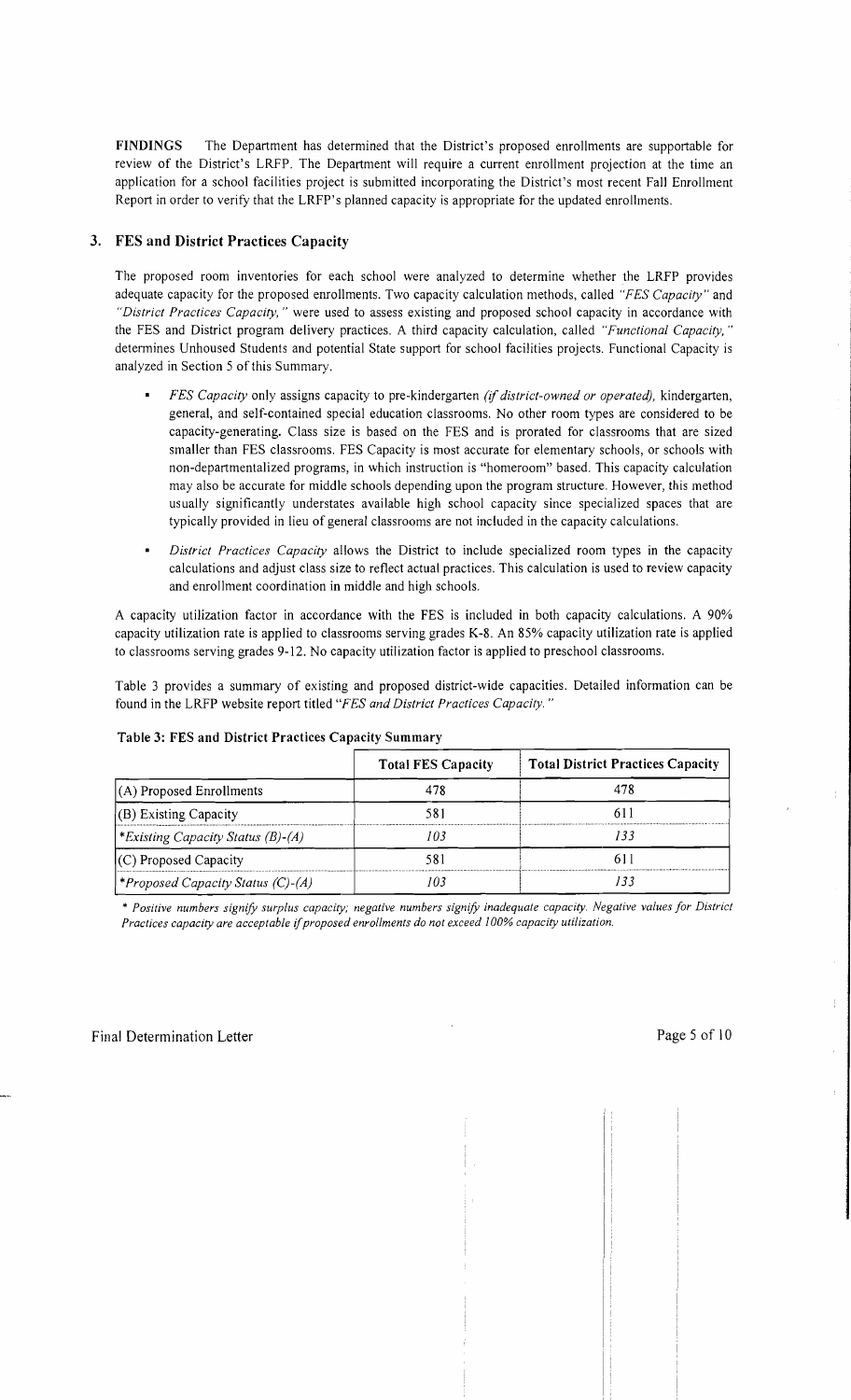Major conclusions are as follows:

- The District has appropriately coordinated proposed school capacities and enrollments in the LRFP.
- • Adequate justification has been provided by the District if capacity for a school deviates from the proposed enrollments by more than 5%.

FINDINGS The Department has determined that the proposed District capacity, in accordance with the proposed enrollments, is adequate for review of the District's LRFP. The Department will require a current enrollment projection at the time an application for a school facilities project is submitted, incorporating the District's most recent Fall Enrollment Report, in order to verify that the LRFP's planned capacity meets the District's updated enrollments.

## 4. Functional Capacity and Unhoused Students Prior to Proposed Work

*Functional Capacity* was calculated and compared to the proposed enrollments to provide a preliminary estimate of Unhoused Students and new construction funding eligibility. Functional Capacity is the adjusted gross square footage of a school building *(total gross square feet minus excluded space)* divided by the minimum area allowance per Full-time Equivalent student for the grade level contained therein. Unhoused Students is the number of students projected to be enrolled in the District that exceeds the Functional Capacity of the District's schools pursuant to N.J.A.C. 6A:26-2.2(c).

*"Excluded Square Feet"* in the LRFP Functional Capacity calculation includes (I) square footage exceeding the FES for any pre-kindergarten, kindergarten, general education, or self-contained special education classroom; (2) grossing factor square footage *(corridors, stairs, mechanical rooms, etc)* that exceeds the FES allowance, and (3) square feet proposed to be demolished or discontinued from use. Excluded square feet may be revised during the review process for individual school facilities projects.

Table 4 provides a preliminary assessment of Functional Capacity, Unhoused Students, and Estimated Maximum Approved Area for the various grade groups in accordance with the FES. Detailed information concerning the calculation and preliminary excluded square feet can be found in the LRFP website reports titled *"Functional Capacity and Unhoused Students"* and *"Functional Capacity Excluded Square Feet. "* 

|                      |            | Estimated  |           | D              | $E = C \times D$         |
|----------------------|------------|------------|-----------|----------------|--------------------------|
|                      | А          | Existing   | $C = A-B$ | Area           | <b>Estimated Maximum</b> |
|                      | Proposed   | Functional | Unhoused  | Allowance      | Approved Area for        |
|                      | Enrollment | Capacity   | Students  | (gsf/students) | <b>Unhoused Students</b> |
| Elementary $(K-5)^*$ | 286        | 313        |           | 125.00         |                          |
| Middle $(6-8)$       | 156        | 171        |           | 134.00         |                          |
| High $(9-12)$        | 36         | 39         |           | 151.00         |                          |
| Totals K-12          | 478        | 523        |           |                |                          |

#### Table 4: Functional Capacity and Unhoused Students Prior to Proposed Work

\**Pre-kindergarten students are not included in the calculations.*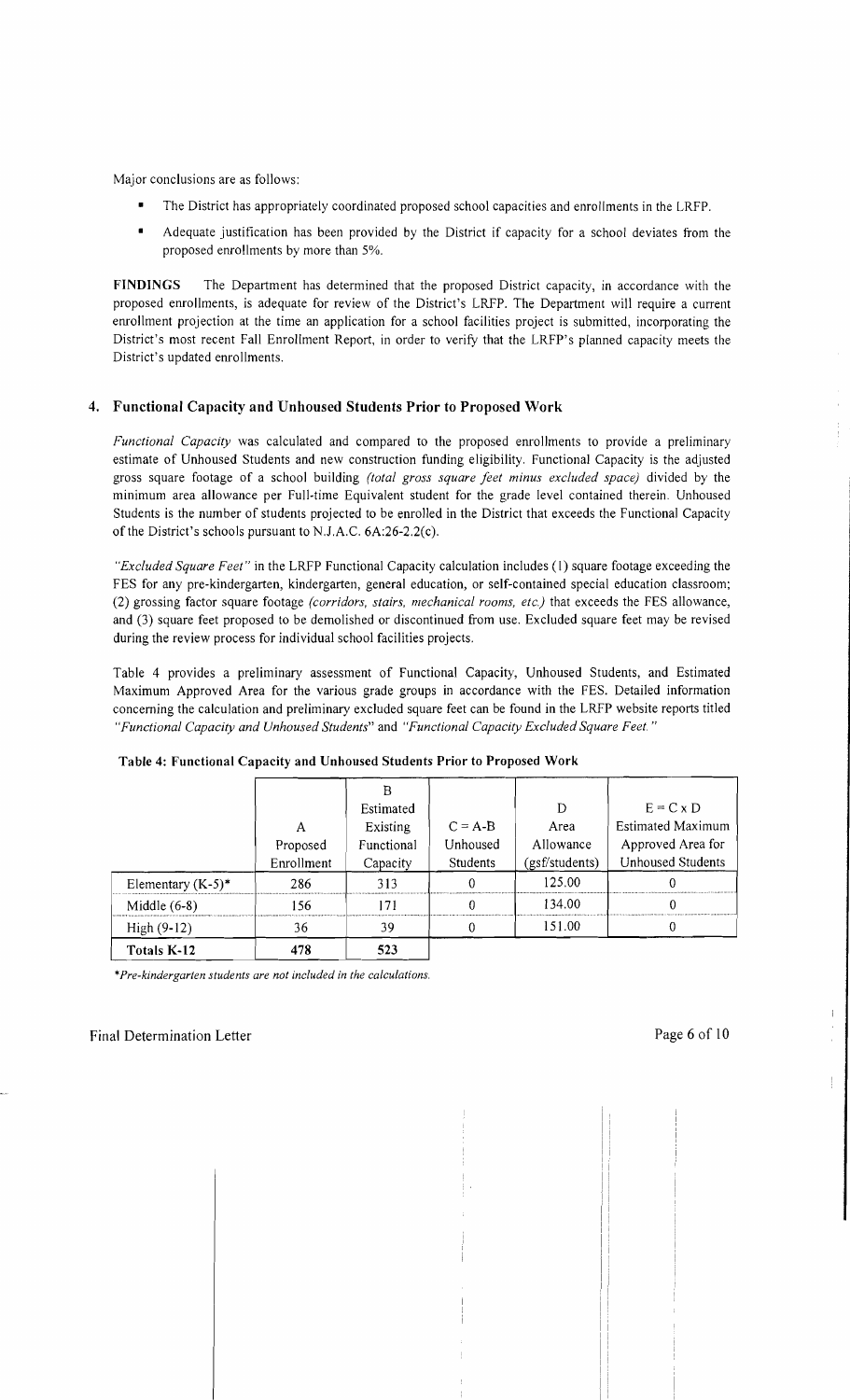Major conclusions are as follows:

- The calculations for "Estimated Existing Functional Capacity" do not include school facilities projects that have been approved by the Department but were not under construction or complete at the time of Plan submission.
- The District, based on the preliminary LRFP assessment, does not have Unhoused Students for the following FES grade groups: Grades PK, K-5, 6-8, 9-12.
- The District, based on the preliminary LRFP assessment, has Unhoused Students for the following FES grade groups: n/a.
- The District is not an ECPA district. Therefore, pre-kindergarten students are not included in the calculations. Unhoused pre-kindergarten self-contained special education students are eligible for State support. A determination of square footage eligible for State support will be made at the time an application for a specific school facilities project is submitted to the Department for review and approval.
- The District is not proposing to demolish or discontinue the use of existing District-owned instructional space. The Functional Capacity calculation excludes square feet proposed to be demolished or discontinued for the following FES grade groups: n/a.

**FINDINGS** Functional Capacity and Unhoused Students calculated in the LRFP are preliminary estimates. Justification for square footage in excess of the FES and the determination of additional excluded square feet, Preliminary Eligible Costs (PEC), and Final Eligible Costs (FEC) will be included in the review process for specific school facilities projects. A feasibility study undertaken by the District is required if building demolition or replacement is proposed per NJ.A.C. 6A:26-2.3(b)(1O).

### **5. Proposed Work**

The District was instructed to review the condition of its facilities and sites and to propose corrective *"jystem"*  and *"inventory"* actions in its LRFP. *"System"* actions upgrade existing conditions without changing spatial configuration or size. Examples of system actions include new windows, finishes, and mechanical systems. *"Inventory"* actions address space problems by removing, adding, or altering sites, schools, buildings and rooms. Examples of inventory actions include building additions, the reconfiguration of existing walls, or changing room use.

Table 5 summarizes the type of work proposed in the District's LRFP for instructional buildings. Detailed information can be found in the LRFP website reports titled *"Site Asset Inventory," "LRFP Systems Actions Summary,* " *and "LRFP Inventory Actions Summary. "*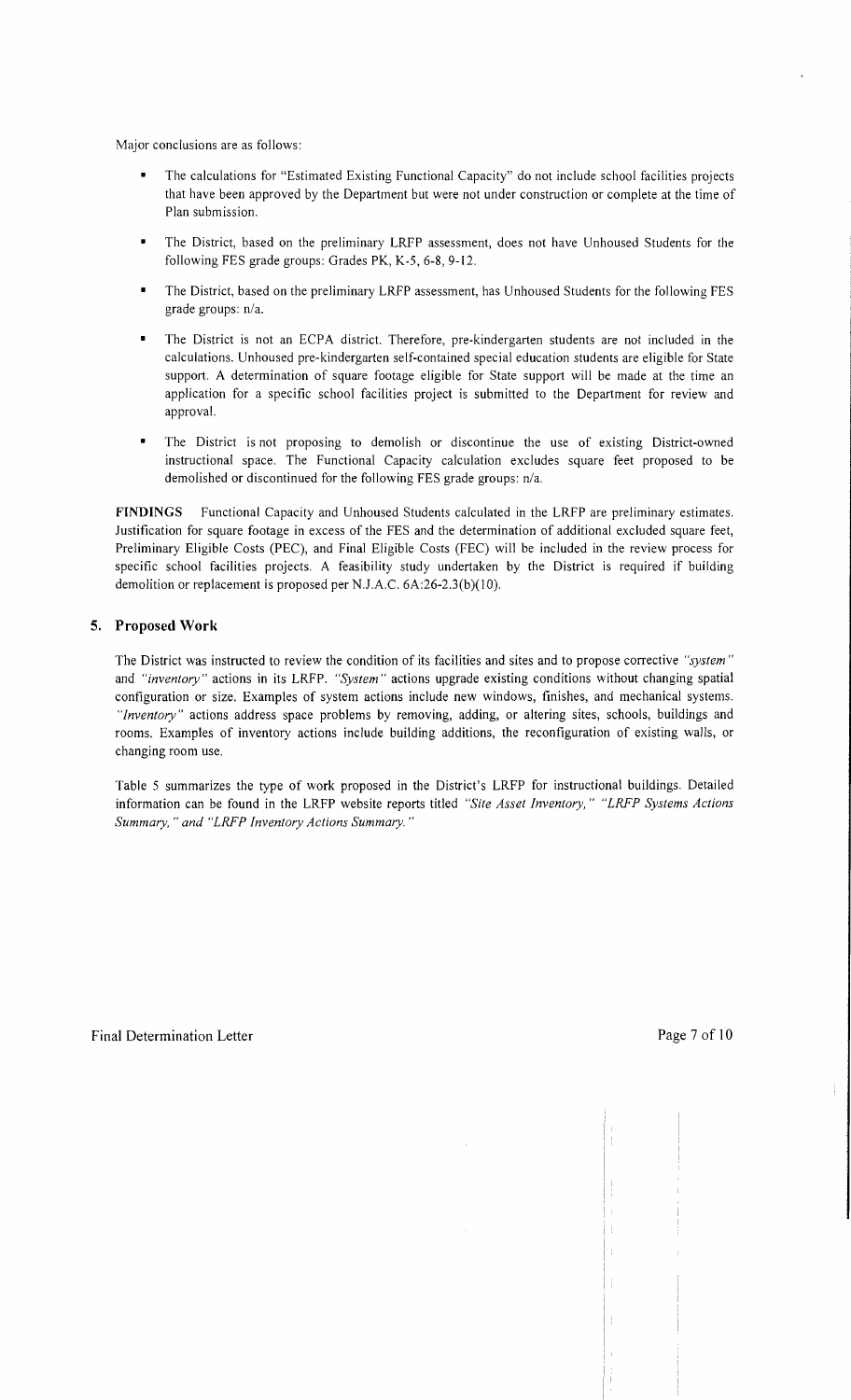#### Table 5: Proposed Work for Instructional Buildings

| <b>Type of Work</b>                                            | Work Included in LRFP |  |  |
|----------------------------------------------------------------|-----------------------|--|--|
| <b>System Upgrades</b>                                         | Y es                  |  |  |
| <b>Inventory Changes</b>                                       |                       |  |  |
| Room Reassignment or Reconfiguration                           |                       |  |  |
| <b>Building Addition</b>                                       |                       |  |  |
| New Building                                                   |                       |  |  |
| Partial or Whole Building Demolition or Discontinuation of Use |                       |  |  |
| New Site                                                       |                       |  |  |

Major conclusions are as follows:

- The District has proposed system upgrades in one or more instructional buildings.
- The District has not proposed inventory changes, including new construction, in one or more instructional buildings.
- The District has not proposed new construction in lieu of rehabilitation in one or more instructional buildings.

Please note that costs represented in the LRFP are for capital planning purposes only. Estimated costs are not intended to represent preliminary eligible costs or final eligible costs of approved school facilities projects.

The Act (N.J.S.A. 18A:7G-7b) provides that all school facilities shall be deemed suitable for rehabilitation unless a pre-construction evaluation undertaken by the District demonstrates to the satisfaction of the Commissioner that the structure might pose a risk to the safety of the occupants even after rehabilitation or that rehabilitation is not cost-effective. Pursuant to N.J.A.C.  $6A:26-2.3(b)(10)$ , the Commissioner may identify school facilities for which new construction is proposed in lieu of rehabilitation for which it appears from the information presented that new construction is justified, provided, however, that for such school facilities so identified, the District must submit a feasibility study as part of the application for the specific school facilities project. The cost of each proposed building replacement is compared to the cost of additions or rehabilitation required to eliminate health and safety deficiencies and to achieve the District's programmatic model.

Facilities used for non-instructional or non-educational purposes are ineligible for State support under the Act. However, projects for such facilities shall be reviewed by the Department to determine whether they are consistent with the District's LRFP and whether the facility, if it is to house students (full or part time) conforms to educational adequacy requirements. These projects shall conform to all applicable statutes and regulations.

FINDINGS The Department has determined that the proposed work is adequate for review of the District's LRFP. However, Department approval of proposed work in the LRFP does not imply that the District may proceed with a school facilities project. The District must submit individual project applications with cost estimates for Department project approval. Both school facilities project approval and other capital project review require consistency with the District's approved LRFP.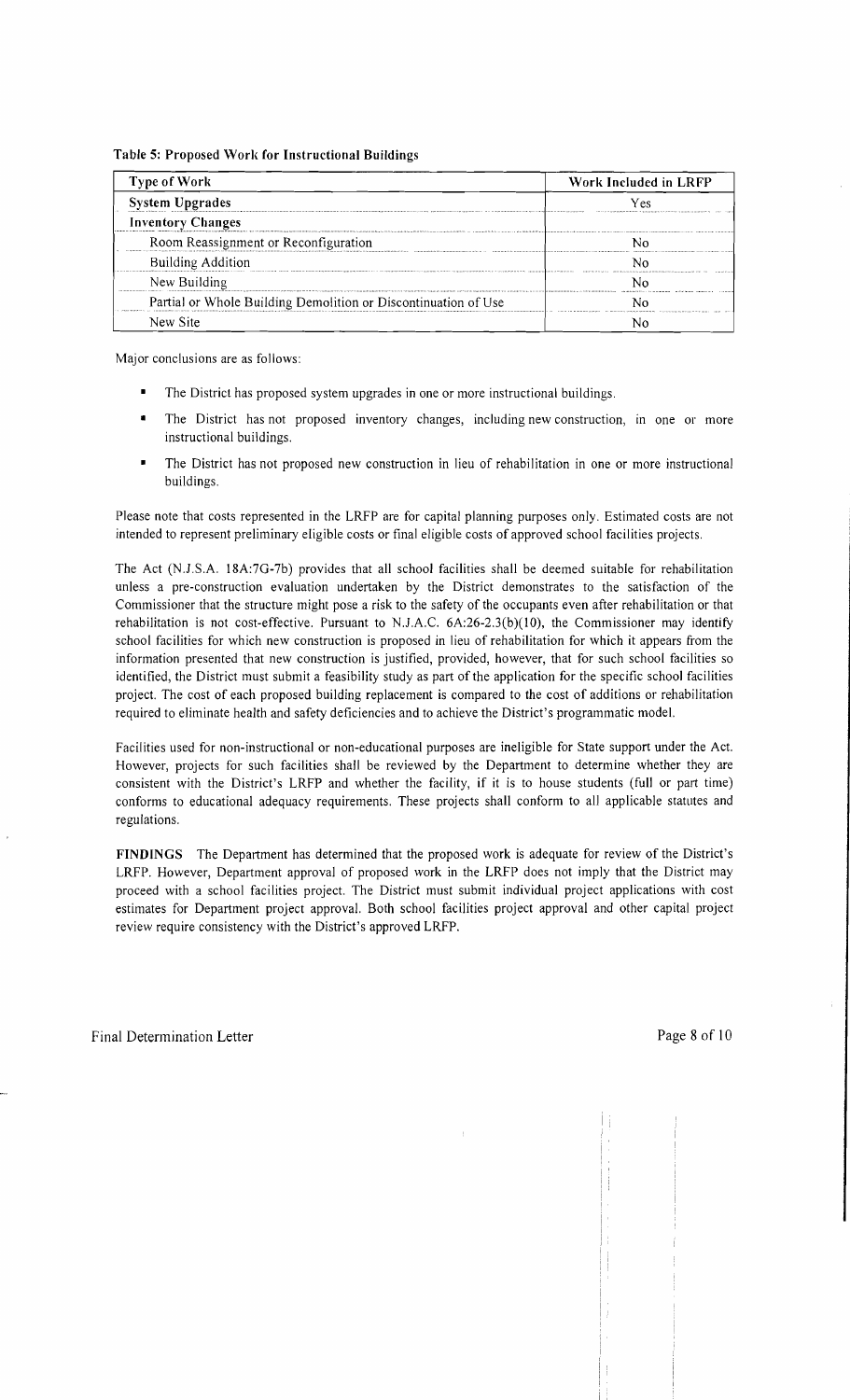## 6. Functional Capacity and Unhoused Students After Completion of Proposed Work

The *Functional Capacity* of the District's schools *after* completion of the scope of work proposed in the LRFP was calculated to highlight any remaining Unhoused Students.

Table 6 provides a preliminary assessment of Unhoused Students and Estimated Remaining Maximum Area after completion of new construction proposed in the LRFP, if applicable. Detailed information concerning the calculation can be found in the website report titled *"Functional Capacity and Unhoused Students."* 

|                      | Estimated<br>Maximum<br>Approved Area<br>for Unhoused | Total New  | Proposed<br>Functional<br>Capacity after | Unhoused<br>Students after | Estimated<br>Maximum Area<br>for Unhoused<br><b>Students</b> |
|----------------------|-------------------------------------------------------|------------|------------------------------------------|----------------------------|--------------------------------------------------------------|
|                      | <b>Students</b>                                       | <b>GSF</b> | Construction                             | Construction               | Remaining                                                    |
| Elementary $(K-5)^*$ |                                                       |            | 313                                      |                            |                                                              |
| Middle $(6-8)$       |                                                       |            | 71                                       |                            |                                                              |
| $High (9-12)$        |                                                       |            | 39                                       |                            |                                                              |
| Totals K-12          |                                                       |            | 523                                      |                            |                                                              |

Table 6: Functional Capacity and Unhoused Students After Completion of Proposed Work

*·Pre-kindergarten students are not included in the calculations.* 

Major conclusions are as follows:

- New construction is proposed for the following grade groups:  $n/a$ .
- Proposed new construction exceeds the estimated maximum area allowance for Unhoused Students prior to the completion of the proposed work for the following grade groups: n/a.
- The District, based on the preliminary LRFP assessment, will not have Unhoused Students after completion of the proposed LRFP work for the following grade groups: n/a.

FINDINGS The Functional Capacity and Unhoused Students calculated in the LRFP are preliminary estimates. Justification for square footage in excess of the FES and the determination of additional excluded square feet, Preliminary Eligible Costs (PEC), and Final Eligible Costs (FEC) will be included in the review process for specific school facilities projects.

### 7. Proposed Room Inventories and the Facilities Efficiency Standards

The District's proposed room inventories for instructional buildings, or programmatic models, were evaluated to assess general educational adequacy and compliance with the FES area allowance pursuant to N.J.A.C. 6A:26-2.2 and 2.3. Major conclusions are as follows:

- The District is proposing school(s) that will provide less square feet per student than the FES allowance. Schools proposed to provide less area than the FES are as follows: Oaklyn Public School.
- The District is not proposing school(s) that exceed the FES square foot per student allowance.

FINDINGS The Department has reviewed the District's proposed room inventories and has determined that each is educationally adequate. If schools are proposed to provide less square feet per student than the FES, the